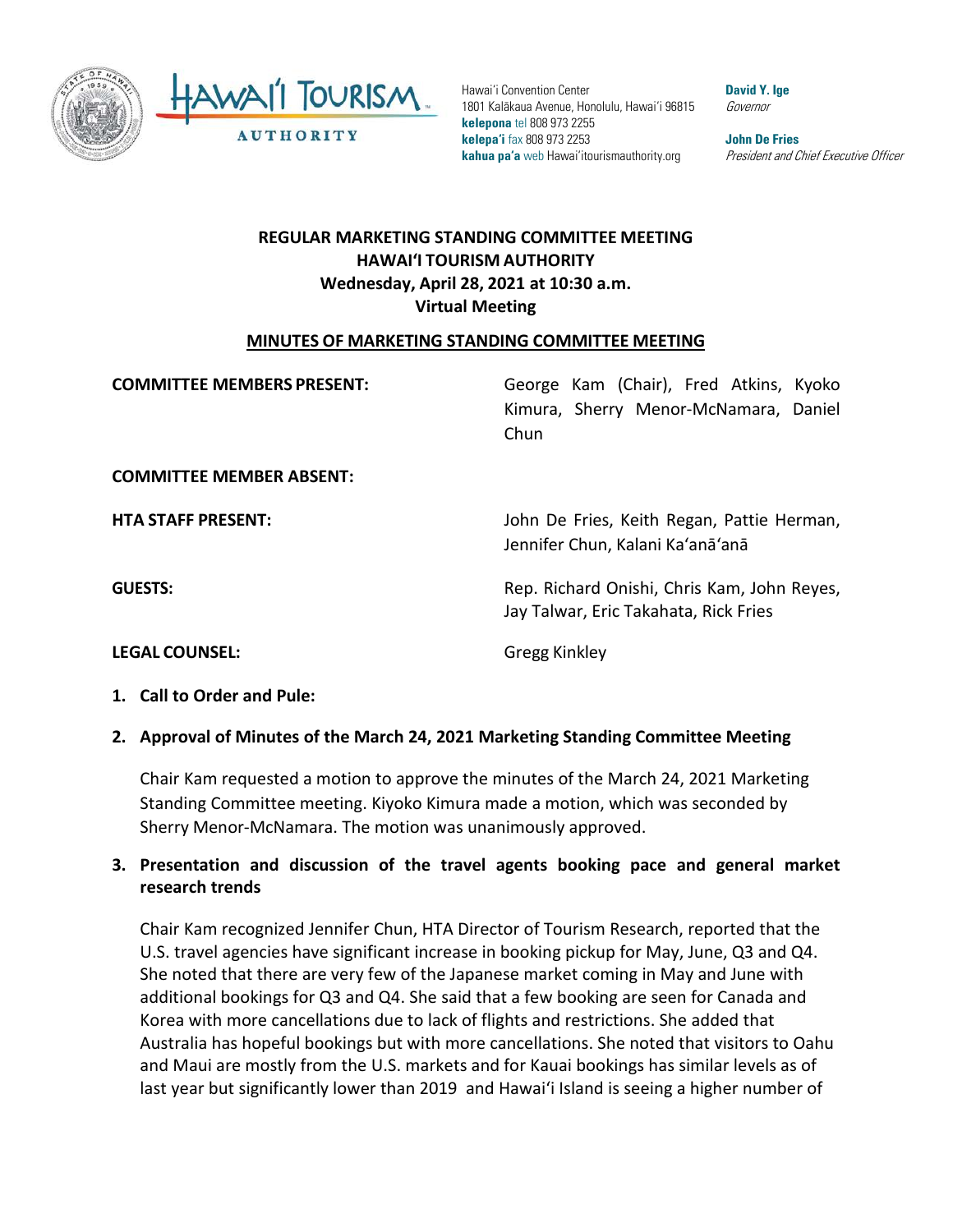bookings compared to 2019.

Chair Kam asked for public testimony and there was none.

### **4. Presentation TravelTrak America survey results by OmniTrak**

 the U.S. and on marketing effectiveness studies. He said that travel demand is returning with the avid travelers shopping. He noted that destinations that maintained the marketing presence in the past year reaped benefits. He explained that Texas has leapfrogged Hawai'i because much of the travels done are VFR travel and could be pushing demand on Texas Chair Kam recognized Chris Kam, President of Omnitrak Group, to provide an update. Mr. Kam reported that TravelTrakAmerica conducts trip surveys on up to 9500 travelers across that has a large population size.

 preliminary findings for the first quarter because travels in March are fielded in April. He the highest point seen in the last 15 months. He noted that they have a strong interest to travel with time and finances available and that affordability and safety are the biggest barriers. He said that 75% are actively shopping for a destination, 6% considers visiting Hawai'i in the next 6 months and 14% in the next two years ranking Hawai'i to #17 and #5 considering, thus much work is needed to market them. He said that 65% of those considering a trip to Hawai'i in the next six months say they will get the vaccine as soon as considering Hawai'i than travelers in general. Mr. Kam said that 41% of these travelers have previously visited Hawai'i in the past three years and half of them visited California, Florida from 18 to 54 years of age with income over \$100,000 plus. He said that these people are Mr. Kam reported that the research targeted U.S. households and asked very detailed questions about their last month of travel. He noted that the data presented are said that 37% of travelers said they took a trip (by plane or by car) in March which actually is respectively. He added that there are a good percentage of people whose travel motivation to Hawai'i points to the avid traveler but that it's not the only destination they're possible with only 5% not planning to get the vaccine. He concluded that willingness to get the vaccine tends to be higher among travelers than non-travelers and among those and New York among others. He added that majority of these people live in California followed by New York, Texas, Florida with higher interest among the younger age groups well-educated with dominant profiles in management and CEO positions.

 ability to pick the ideal traveler and not the other way around. He noted that studies showed that people who are aware of Hawai'i's marketing efforts have a stronger brand perception and travel intentions for visiting Hawai'i, thus more likely to be engaged with Mr. Kam reported that travel demands are returning in general thus marketing activity must be present for Hawai'i to get its share in a very competitive marketplace and to have the Hawai'i's offerings. He added that insights gleaned from other OmniTrak studies showed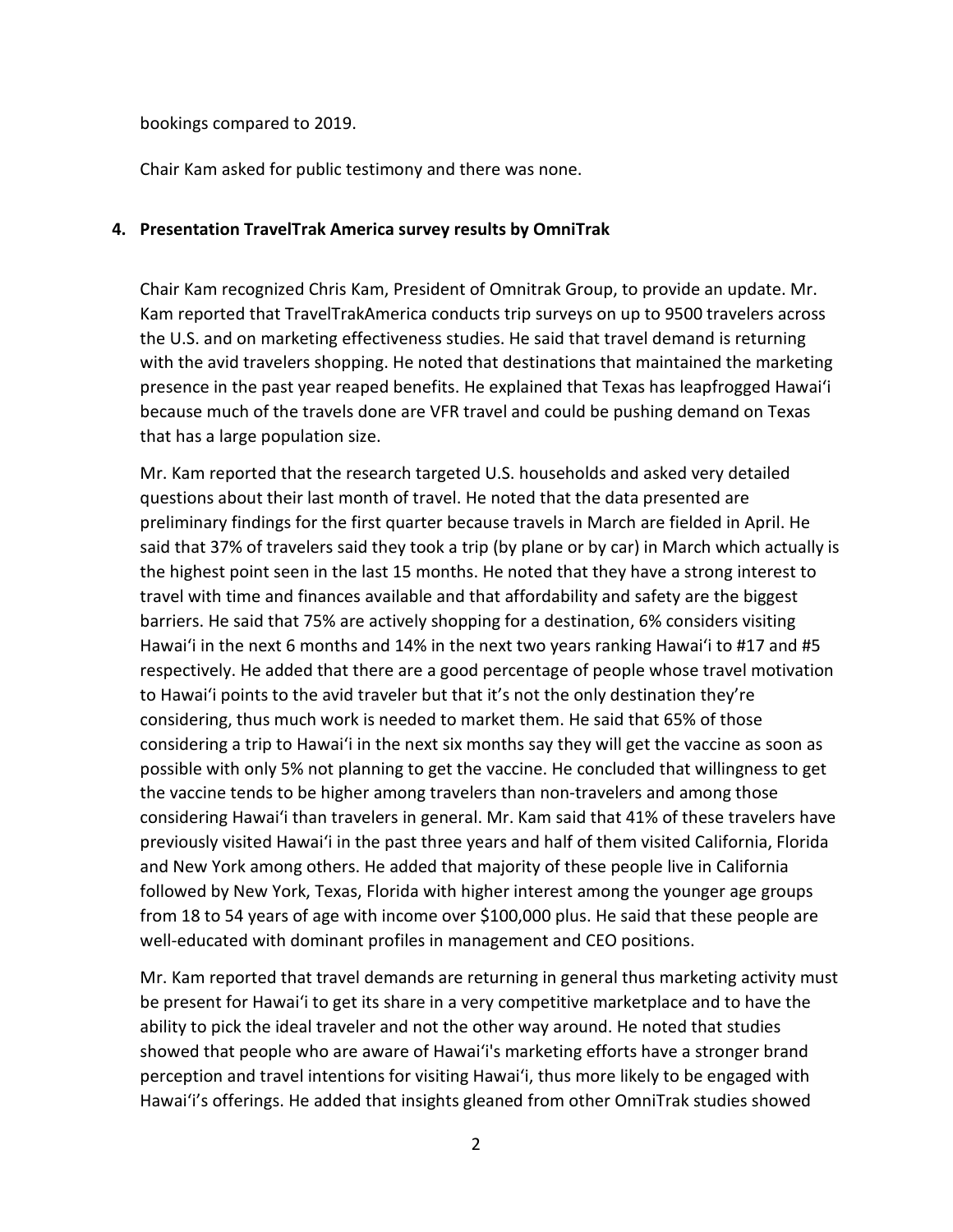harder to increase travel demand and improve brand perceptions among in-state residents that domestic travel demands remained relatively strong and there's a better perception around handling the pandemic for those who advertise continuously. He explained that it's than out-of state visitors.

 He shared insights on rethinking from the traditional model of destination branding to also branding it as a great place to work, live, play and educate. He said that they have fielded a survey built around this theory on one of the top 10 metro areas in the U.S. and will share the results when available.

 visitor profiles. Mr. Kam responded that HTA needs to have a market drive like what his front and all the great things that there are to see in Hawai'i. Chair Kam said that the ROI is always spoken but the ROO (Return of Objective) has to be taken into consideration also. He added that looking at responsible tourism, regenerative tourism and a circular economy, it live and benefit the local economy. He noted that they are headed towards the ROO to Ms. Menor-McNamara asked what marketing reconsideration can be done with these clients on the mainland are doing. Ms. Menor-McNamara said that it's important to take his report and come up with ideas that have good ROI moving forward. Mr. Kam said that a traveler should be looked at not only on a spending standpoint but on the responsible travel might not always be the ROI but also with the ROO of making it a better place for people to identifying objectives and key performance indicators, which includes not only a quantitative but also a qualitative analysis to incorporate the quality of life.

 being a model recognized domestically and internationally. He said that Hawai'i Green Growth was designated as a UN Local 2030 Hub which will translate into increased business Mr. De Fries noted that during Earth Day, Secretary John Kerry acknowledged Hawai'i's renewable energy initiative pointing out Hawai'i Green Growth and Aloha Plus Challenge as travel from the Asia Pacific region. He added that there's an early discussion on the Kohala Coast emerging as an equivalent of Davos Switzerland and establishing it as a World Sustainability Forum which will bring world leaders and thought leaders through the island.

 been approved to be done once more this fiscal year and the Board will decide how many times it will be moving forward. Chair Kam verified with Ms. Chun the frequency it's being done and responded that it has

 Ms. Kwan read a question of John White asking if the DMAP will still be funded with the budget adjustments. Mr. De Fries affirmed. Ms. Anderson added that they intend to implement the actions of the DMAPS and are working with the respective counties and community. Mr. Kaanaana noted that they started to move forward with some of the advocacy work that doesn't necessarily require a budget.

### **5. MCI updates and discussion presentation by John Reyes; Senior Vice President, HVCB**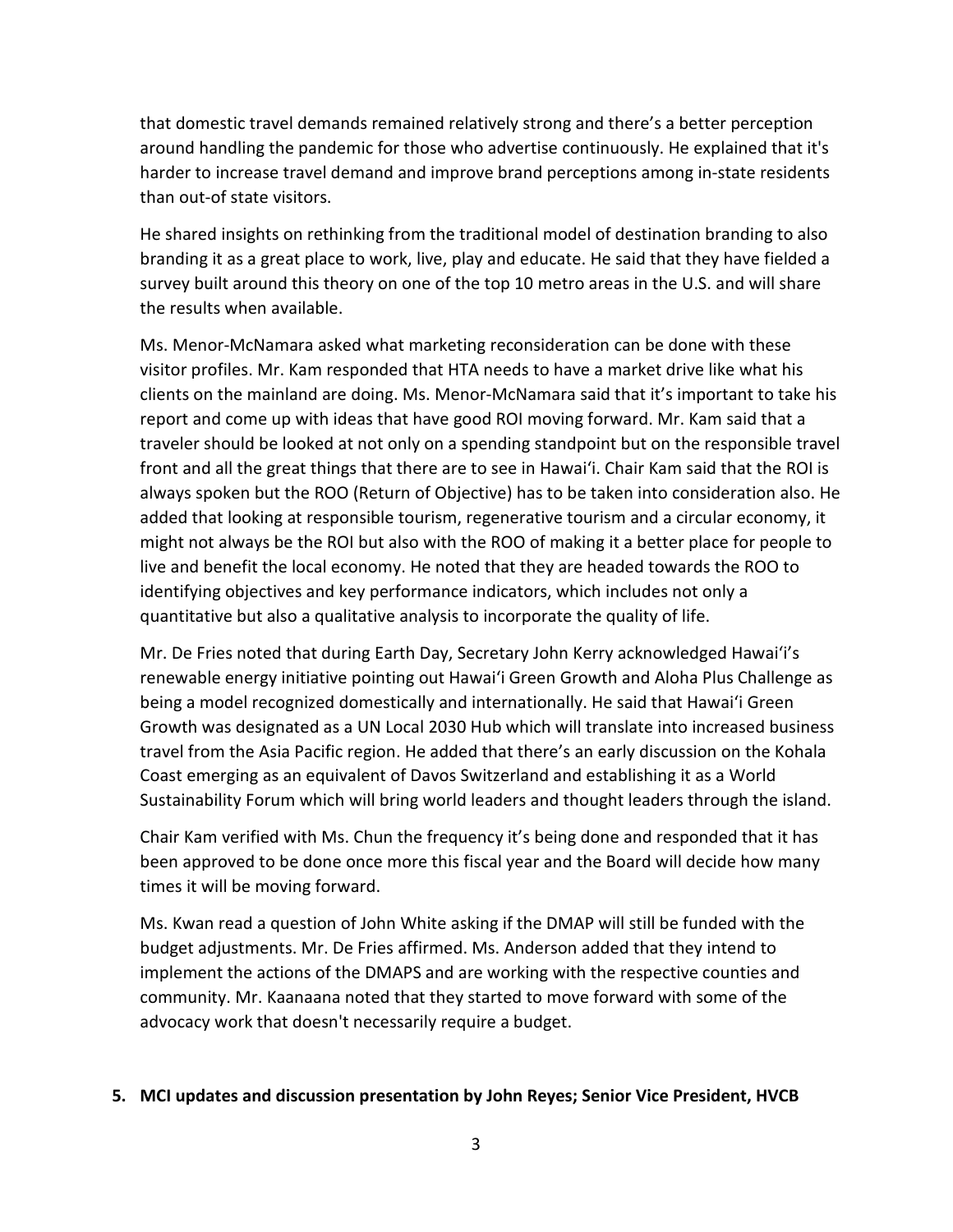covers west coast, Midwest, northeast southeast Citywide sales effort predominantly in the 24 months and for citywide meetings in the convention center is from six to eight years. He operation manager and one for the Alele program. Chair Kam recognized John Reyes, HVCB Senior Vice President to provide an update. Mr. Reyes reported that the Meet Hawai'i Team consists of five sellers which includes him who corporate market. He noted that MCI is a good target market because they are respectful, organized, and spends high dollars. He stressed the importance of relationships noting that the booking window for single property meetings which are held in the hotels is from 18 to added that they have a sales coordinator, one who handles convention services, a sales

 Mr. Reyes reported that according to Northstar Group's survey, in-person meetings are proposals with lesser rebooking. He noticed that there's a shift in hybrid events which are primarily overseas and international attendees for Citywide and single property. He said that planners themselves are ready to travel and fear of COVID-19 is decreasing with limited liability policies of the government for all industries. He noted that room nights are low but is looking at the tentative business for Citywide which is 251% increase from the starting to gather strong interest and there are numerous inquiries for group meetings in Q4 of 2022 and 2023. He noted that there's an increase in sourcing and request for worries of customers pertaining on the evolving protocols, hotel and venue staffing and prior year and the single property side is showing that business is starting to come back.

 explained that this is primarily due to the gap in citywide business that HVCB is doing a lot beyond 2023, the tentative number becomes more of a Citywide. He noted that today, they had a virtual trade show selling and marketing Hawai'i to over 60 high-level incentive and Mr. Reyes reported that the Simple View database shows the future pace for both Citywide and single property with the year-end goal of 375,000 definite room nights that should be produced. He noted that the 2022 pace target is doing well but 2023 to 2026 is so low. He of targeted selling and marketing to corporate and association groups that can have meetings within five years. He noted that looking at 2021, 2022 and 2023, about 90% of are single property rooms which can be attributed to the booking window and going farther corporate customers with over 300 appointments and over 500 conversations that happened.

 conventions but the pandemic impacted the Citywide bookings and three out of the eight and Kaua'i are planning to have something similar. He said that they're on their last virtual Mr. Reyes reported that 2020 is supposed to be the best year in Hawai'i with over 20 bookings rebooked. He said that the team is currently focused on formulating guidelines for meetings, conventions and incentives and have started with the COVID-19 MCI Guidelines for Honolulu wherein the meetings are managed by professional planners and professional communications are enabled amongst the attendees. He added that the mayors of Maui trade show in June.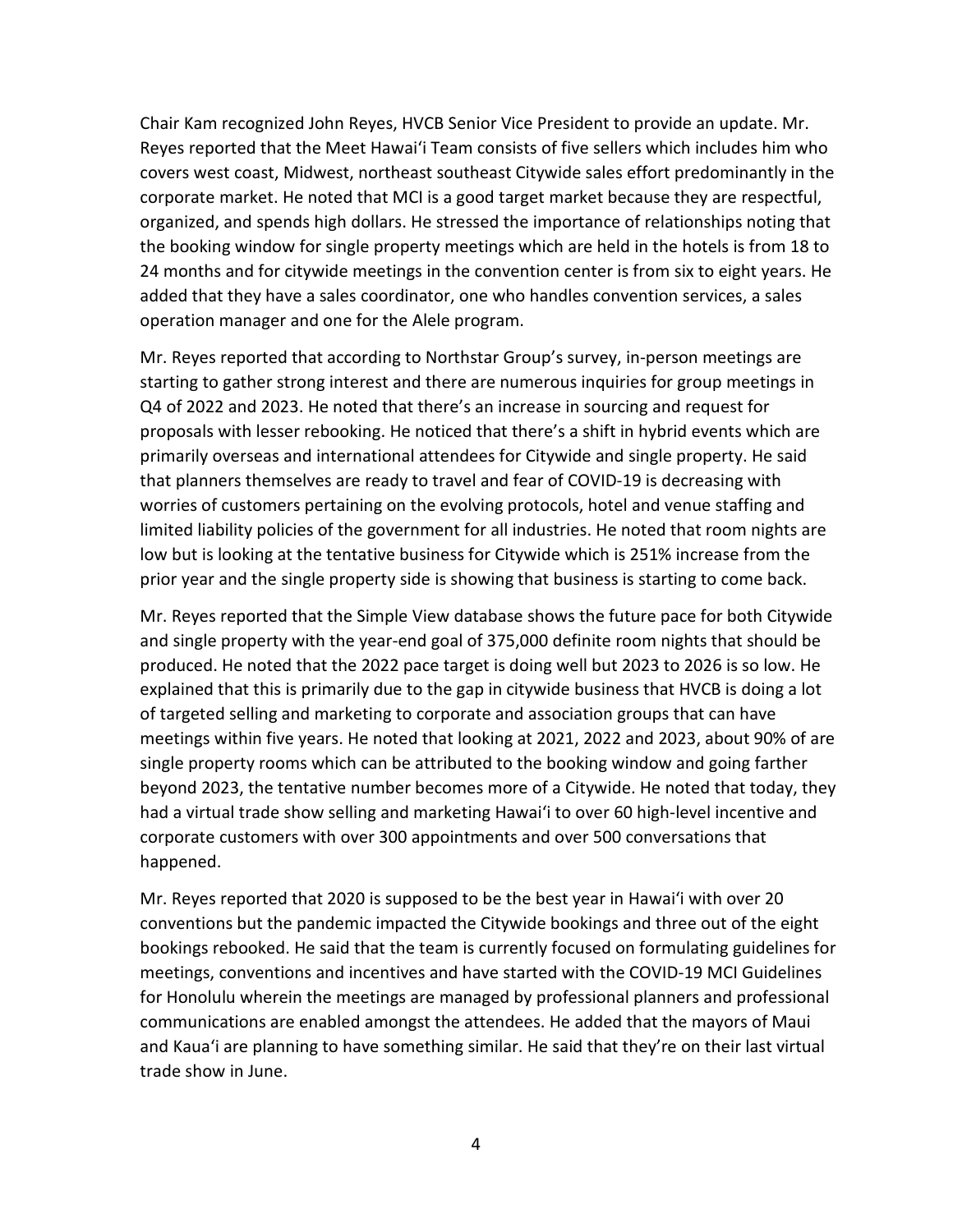Mr. Atkins asked Mr. Reyes the importance of funding to be able to get a booking go definite. Mr. Reyes responded that beyond the selling process of direct sales and relationships, citywide customers will ask the kind of hard dollar incentive available. He noted that it's important to understand that there's a criteria for rental incentive and for hard dollar incentives promotion on an ROI.

 Mr. Regan read the question from the public about staffing. Mr. Reyes responded that they went down from 18 to 9 last year. He noted that they are good in the single property side because these are targeted sellers and know who to sell to. and it would be good to have a dedicated corporate seller and an association seller to

 meetings. He added that they are putting much into branding Hawai'i as a great destination and opportunity, with all of the different amenities available and that in conjunction with high profile brands, they are working towards a targeted team approach to selling. He they're working on the Made in Hawai'i aspect promoting all different businesses that can about the incentives and new ideas on how to better connect local economy with these Ms. Menor-McNamara asked what other conventions centers are doing and what MCI is doing differently besides the incentive funds based on their present resources. He responded that a lot of competitive destinations have set up digital studios for the hybrid stressed that the most important thing to do now is to inform people that Hawai'i is opening with the safety precautions and flexible digital studio in place. He added that benefit from conventions and the Mālama program. Ms. Menor-McNamara offered to talk high-spending visitors and Mr. Reyes accepted.

## **certain assumptions including but not limited to programs for the balance of 2021 6. Presentation by the HVCB that may include market insights, updates on air seats and**

 Chair Kam recognized Jay Talwar of HVCB to give an update. Mr. Talwar reported that although it's decreasing, respondents still have a high level of fear of returning to public air traveler marketplace is fairly flat although vaccination has rolled out. He said that number five last January with the state of Texas leapfrogging Hawaii. He added that there's much marketing to be done to keep fighting for Hawai'i's share. He noted that the avid really looking at Hawai'i as their next leisure destination but are also looking at Alaska, the Caribbean, Europe, Asia, Mexico and Canada. He added that Hawaii is still a desirable place activities, losing their job and dying. He showed a graph showing an onslaught of tourism with the pandemic which is incomparable to previous crisis. He noted that the U.S. leisure Hawai'i dropped to number six this month for the most desired domestic destinations from traveler who spends correctly, behaves appropriately, and shares the Hawaiian values are for the overall traveler marketplace in 2021 and in its highest since 2016. He noted that such market consists of younger generations with Gen X at 72% and Millennials at 82%. He noted that there's positive news in attracting visitors with higher household incomes. He said that when factored in, all of the Counties looked good for scheduled U.S. seats to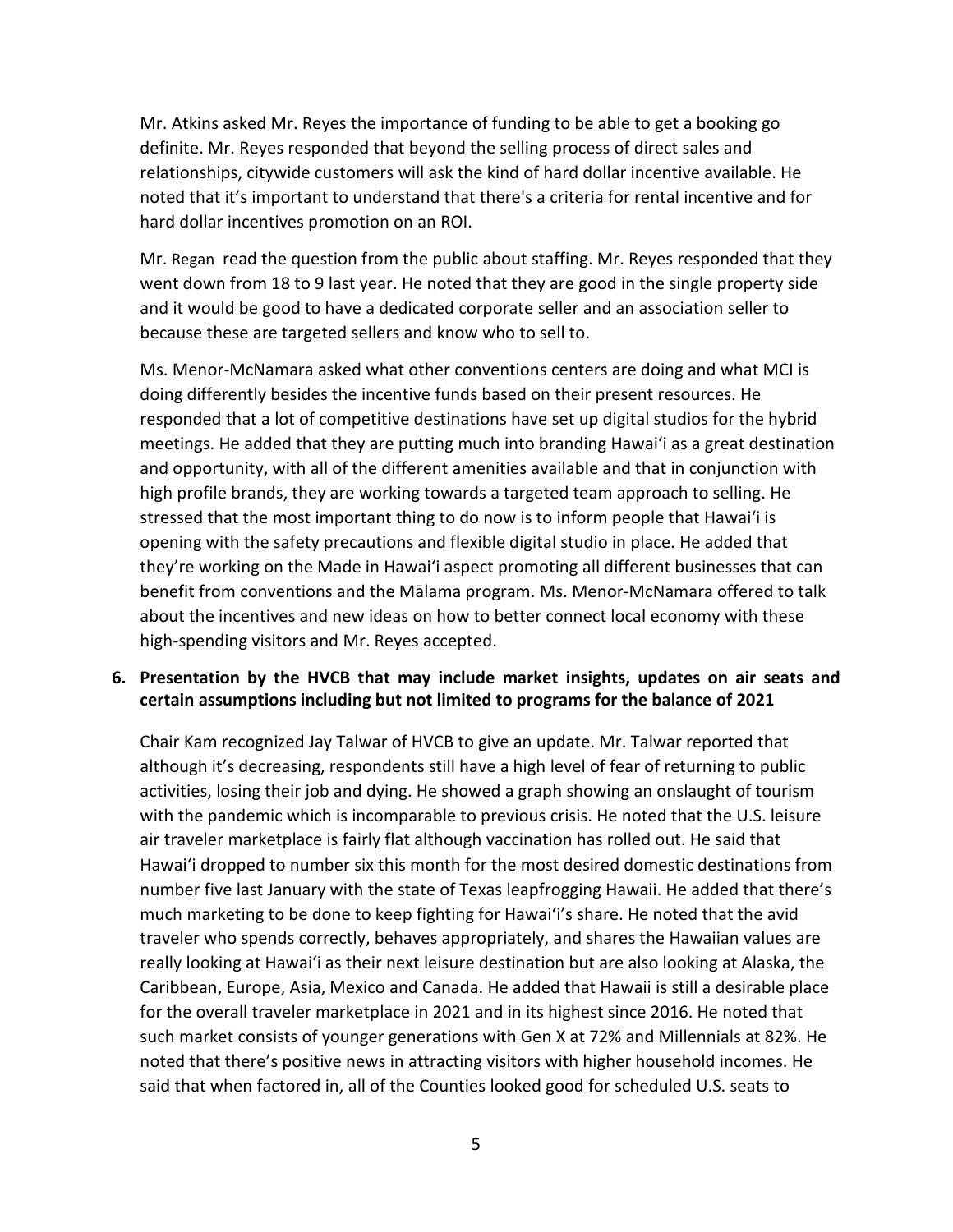Hawai'i in April and May 2021 versus 2019 except for Oahu which is lagging behind. He added that until the international flights are back, they need to be pushing for the domestic traveler for Oahu.

 Mr. Talwar reported that with the avid explorer being the target audience, they continue to improve on how to effectively invite these travelers to Mālama Hawai'i with the help of programs continue to grow. He said that with the present budget, they can do a little bit and act as a catalyst for the industry and their dollars to get to share their messaging through their communications. He added that the hotels and organization partners have been involved with the Mālama Hawai'i messaging and are positioning their brands and paid media will start in May 17 to June and will start again in August to November. industry partnerships. He noted that they have over 90 partners and that the volunteer gaining momentum along with it. He said that they are still producing the messaging and

 asked but thinks that her assumption of lesser restrictions is fair. He noted that the first job is to get the visitors to Hawai'i and if they will track the right ones, spending on local businesses will follow as these customer are people who wants to experience something Ms. McNamara asked the reason why Texas leapfrogged Hawai'i in the top five locations and of ideas to leverage the local businesses. She suggested that they come up with actionable items and proactive plans in doing things beyond pre-COVID activities in the next meetings. Mr. Talwar responded that the reason for Hawai'i going behind Texas wasn't unique culturally and environmentally.

## **7. Presentation by HTJ including market insights, updates on airline booking pace, leisure and group segments and programs for the balance of this year**

 Chair Kam recognized Eric Takahata, Managing Director of Hawai'i Tourism Japan, to give an to have the majority of the population vaccinated by September 2021. He added that update. Mr. Takahata reported that Japan's real GDP and consumer price index has a good sign of recovery with consumer confidence up. He added that the exchange rate is fluctuating, unemployment rate is higher and household savings decreased. He noted that the vaccine roll out started mid-February and two months behind the U.S. but are expecting Japan's COVID-19 cases are under control globally but there's a concern within the country that the numbers are increasing. He said that according to the latest JTB consumer sentiment survey, over 20% of respondents identify Hawai'i as a place that they want to visit first once overseas travel resumes. He added that a negative PCR test upon entry to Japan and 14-day quarantine is needed for all travelers coming in to Japan.

 Mr. Takahata reported that there are about 34 to 35 flights from Japan into the State with wholesalers like JTB and HIS are offering major wholesaler package products from July 1 arrival to Hawai'i promoting for summer onwards. He added that Delta and Korean Airlines an average of 8,500 seats moving forward in the coming months. He noted that major are planning to resume their suspended flights for this coming summer, and the Managed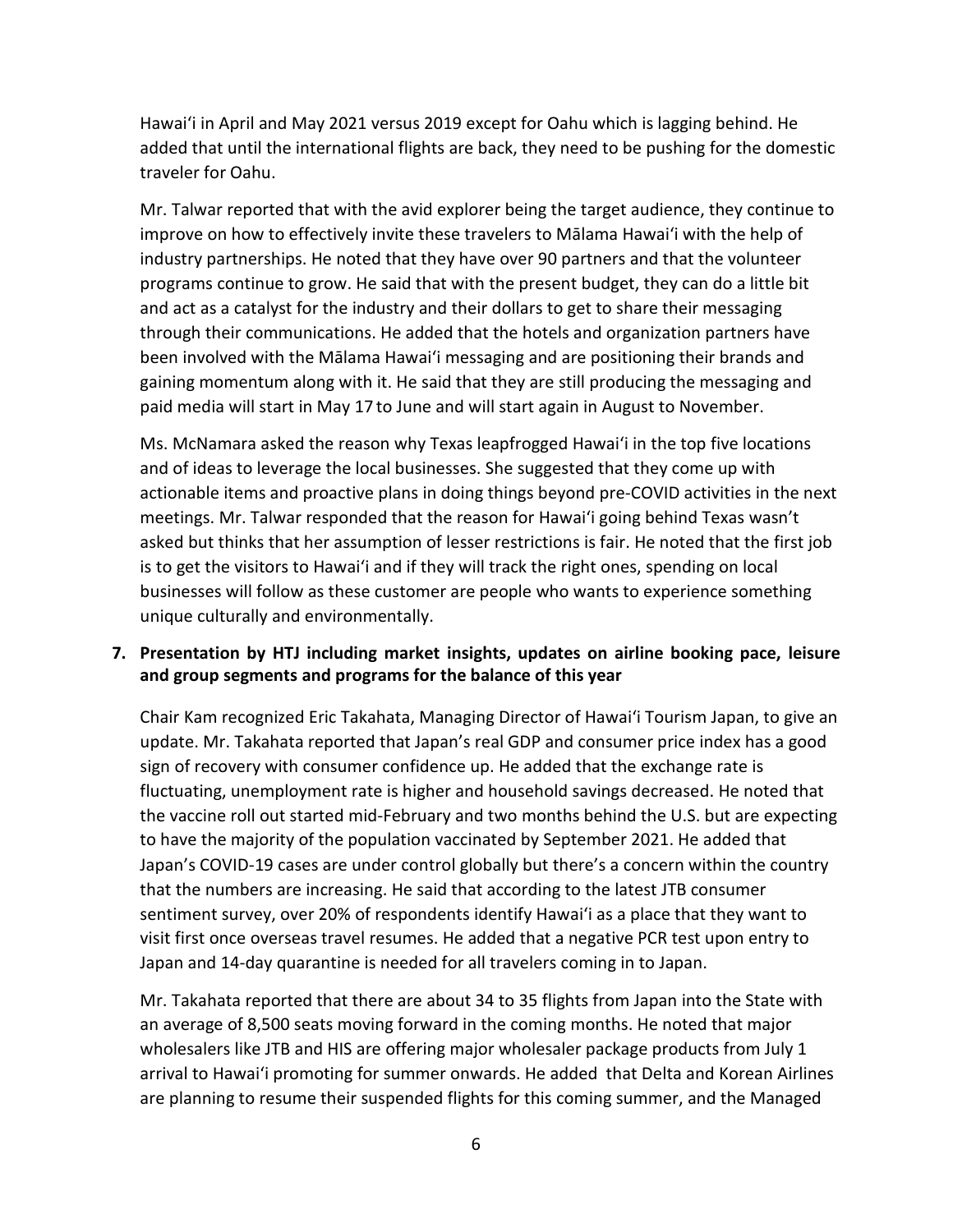with Hong Kong alone planning to invest \$145 million for 2021-2022. Travel concept with the Ministry of Tourism is a good sign that the Japanese government is looking at resuming tourism soonest, especially to Hawai'i. He compared promotion activities of competitive destinations and noted that Hong Kong, Singapore, Taiwan, Thailand, New Zealand, and Australia are pouring resources in marketing to Japan as everyone identified the Japanese is the ideal traveler that they want to their destination

 Mālama campaign and in maintaining presence thru the Mālama Hawai'i site and Surfing in Hawai'i microsite, where they're looking for marketing opportunities with the Hawai'i representatives through their social media and digital platforms. He noted that the Aloha shirts campaign, which sold out in the first day with tremendous media coverage, is in its last phase. He added that they will be launching the Hokule'a microsite on June 8 which will in Japan. He said that they will continue doing the Hawai'i Tourism Forum and are preparing theaters across Japan then is on schedule to show the film throughout Japan. Mr. Takahata said that they have reduced HTJ staffing from 15 to 9 full time staff since January. Mr. Takahata reported that the HTJ initiatives are going through a "screensaver mode" with the reduced and fixed cost budget at this time. He said that they are engaged with the talk about the voyaging, responsible regenerative tourism and World Ocean Day celebration for the Hawai'i Japan Summit on September 2021 and Hawai'i Expo which is moved to Q4. He noted that the Hōkūle'a Education Program with its movie tickets sold out on all 14

 COVID. Mr. Takahata said that pre-COVID, they were going into the Made in Hawai'i products to support local retailers but would like to further that once program budget Ms. Menor-McNamara asked about the new implemented activities compared to prereturns knowing that Japanese traveler spends a lot of money in retail.

 platforms. Mr. Takahata agreed to work with her next week. Chair Kam said that HTJ and Ms. Menor-McNamara can work together to prepare for this and to identify the local companies that will initially be highlighted through social media

 Ms. Kimura asked about the lifting of the quarantine requirements. Mr. Takahata case counts and when will Japan follow Korea's vaccine exemption. He said that according responded that they have no news about it but it will depend much on the vaccine rollout, to the Consul General, there is no mandatory three-day quarantine under the emergency declaration.

 Mr. Atkins asked what contributes to the high rating for travel to Hawai'i in JTB's research. and taken home the Hawaiian culture which can be attributed to the large and repeat Mr. Takahata responded that the brand positioning in Japan is good with Hawai'i being viewed as safe and clean destination with everything under one roof for culture, retail, and dining experience. Ms. Menor-McNamara shared that the Japanese market has embraced travelers sector. Mr. Atkins suggested bringing in VIPs (airlines or wholesalers) on a trip to trade shows aside from the airline seats and rooms to establish better ties. Mr. Takahata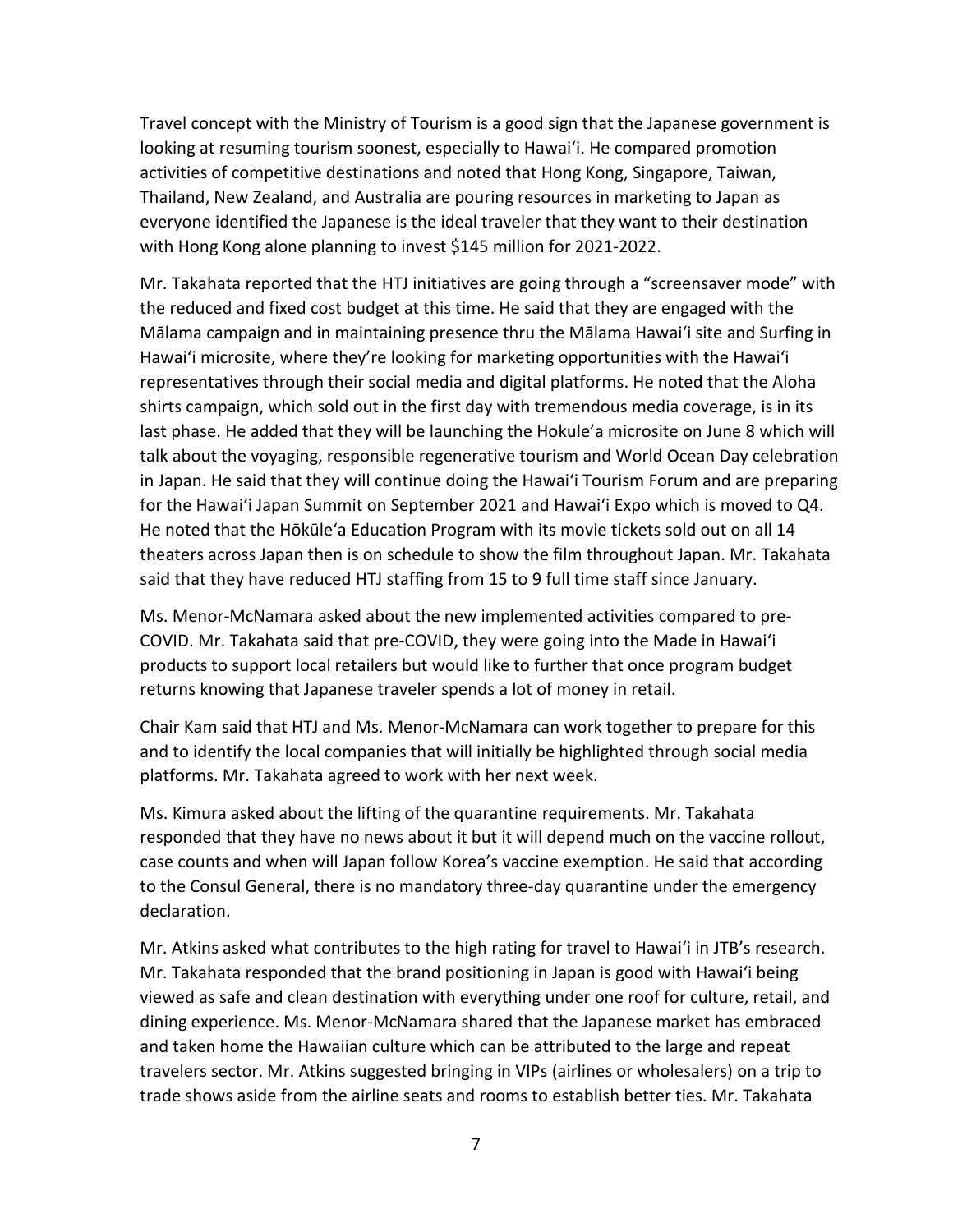informed that Mr. Kaanaana had set up with several organizations for the Made in Hawai'i Festival for Japanese visitors to participate, selling tickets in person, and having the import and export products from Hawai'i to Japan. consumers as well as buyers from Japan department stores and the likes to be able to

 Chair Kam asked what activities are being done for the Japanese travelers to model a pono traveler. Mr. Takahata said that he would be honored to present their activities around the theme of Mālama and in educating the Japanese visitor before they come back. He acknowledged the importance of managed travel products that they're administering very closely with the travel companies.

 Hawai'i doing things in a pono way also. Ms. Herman suggested that they put something together with the Department store buyers and have them come through the Hawai'i Convention Center which could again engage into a possible group coming in from Japan to Hawai'i. Mr. Takahata said that they plan to bring buyers in to the Made in Hawai'i Festival, of shopping local and buying Hawai'i is a catalyst for local businesses. Chair Kam said that it should be a 2-way process to include what can be done in support to Convention Center and in as many venues as possible. Mr. Kaanaana reinforced that Mr. Takahata's work resonates with the Kaua'i and Maui DMAP actions and that the marketing

 Chair Kam invited the public to provide testimony. Mr. Duke Ah Moo from Hilton Hotels in destinations. He noted that the ability of the hotels sales teams' perspective to get to Japan Hawai'i acknowledged HTJ's work in bringing a lot of group business to the islands which is key right now just when decisions are being made for future groups and the amount of leads and the inquiries for travel next year is happening now with Hawai'i up against other and call those clients is very limited so they really depend on HTJ. He reiterated that HTJ's representation for the Island is not just limited to leisure but to a significant amount of group business as well.

 members which includes major wholesalers (i.e. JTB), airline companies (Japan and the group's concern of the budget cuts to the Japanese market as the work of HTJ in marketing is very important for them. He advocated that now is the time to strengthen Hawaii's marketing for other competing nations such as the Guam, Australia, Asia, New York and Europe have started marketing aggressively to the Japanese market. He called on each committee members to provide their testimonies in behalf of the airlines, transportation, attraction, and hotel industry. Hiroyuki Kitagawa, President of Japan Hawai'i Travel Association, said that they have 40 Hawaiian Airlines), major hotels and transportation and traction companies. He expressed

attraction, and hotel industry.<br>Hiroshi Kuroda, Regional Manager of Japan Airlines, said that that up until March 2020, airlines operated daily flights from Honolulu to different parts of Japan and that very few global destinations have as many flights per day which denotes that Hawai'i is a very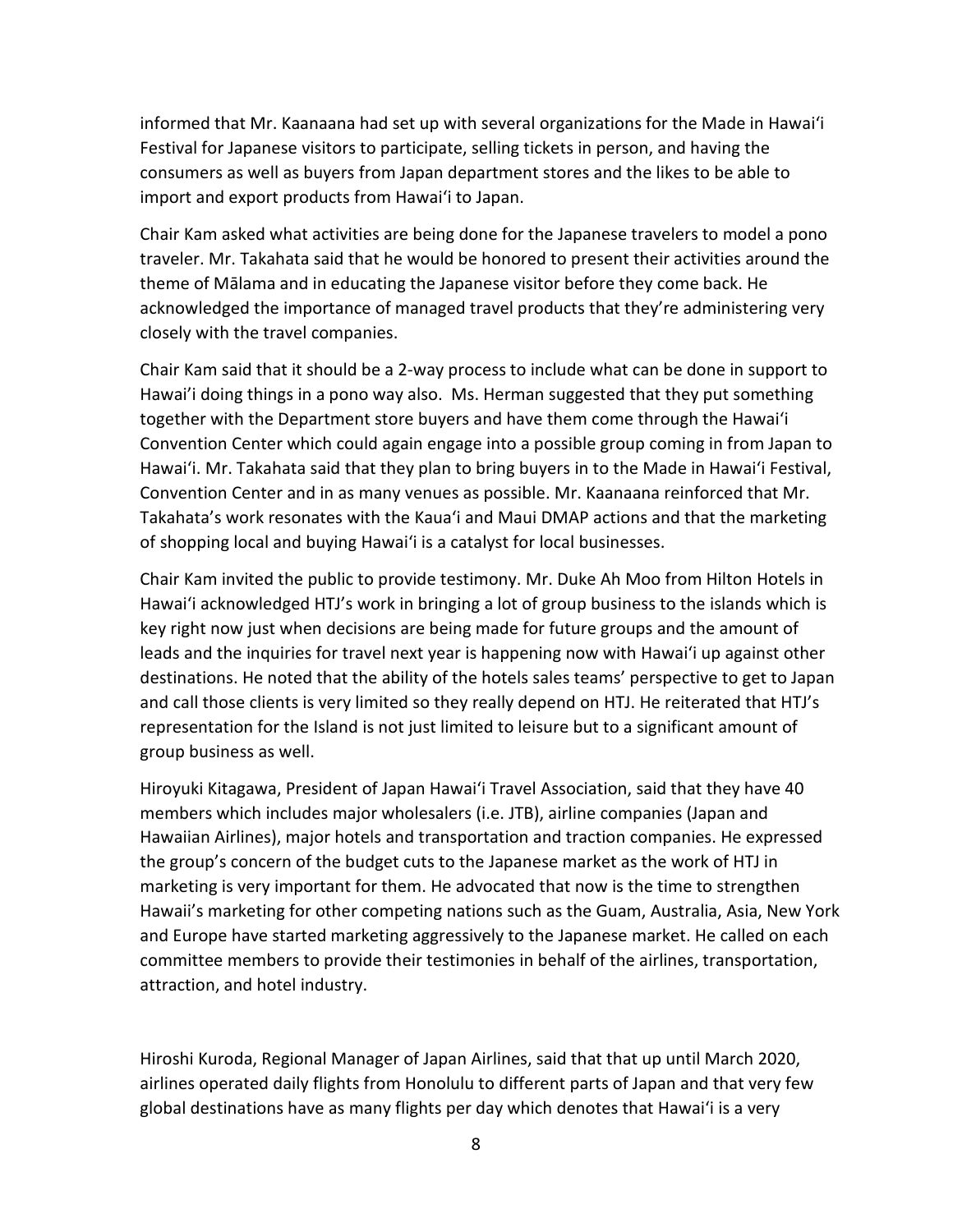of money in Hawai'i which is important for the economy as well. He said that they are important destination for the Japanese. He added that the Japanese customers spend a lot making efforts to continue operating flights between Hawai'i and Japan and stressed the importance of preparing and continuing communication about Hawai'i to Japanese customers to avoid missed timing of the marketing shortage strategy,

 John Morgan, President and Owner of the Kualoa Ranch, stressed the importance of consists of about 40% of their customers. He said they have short loaded 370 people at the height of COVID and have brought back less than 200 people but could increase the number with the Japanese market back. He said that success in this directly translates to benefits to the community, agriculture, tourism and culture. continuous awareness building for the Japanese market because they are respectful, appreciative of culture and the kind of visitors that they want. He added that the Japanese

 being born and raised in Japan, the Japanese nature is truly respectful of culture, nature, and history and will be very sensitive in communicating with the local people which makes them the ideal traveler. She expressed appreciation of the Hawai'i Forum for the hospitality people and direct consumers of their airport shuttle business where they can answer a lot needs HTA and state of Hawai'i people to join them in recovering this very important Toshie Nakabayashi, Japan Division Vice President of Sales of Roberts Hawai'i, said that industry in Japan as it provides an opportunity to directly communicate with industry of their questions. She said that it's important to keep all channels of Hawai'i open and market.

 important market to rebuilding tourism in a sustainable and more responsible way. He noted that the Japanese is the perfect visitor for Hawai'i and with just 1.5 million arrivals, that marketing activities must continue to tell them of the Mālama Hawai'i messaging and that Hawai'i welcomes people from Japan with its clean and ready environment and Danny Ojiri, Vice President Sales/Marketing of Outrigger Enterprises Group, reminded everybody that Japan has been their number one international market for years and a very the economic impact is an average of \$2 billion plus a year or 250 dollars plus PPDS. He said protocols in place.

 reiterated that HTJ is critically important to the destination because they work in engagement and everything that they do and with the airlines. He said that Hawaii must Mālama program. He urged the board's support and HTA's collaboration in protecting the HTJ Budget in behalf of the hotels, tourist attractions and the community moving forward. Dale Carstensen speaking from the perspective of Marriott and from Oahu Visitors Bureau collaboration with the Japan community, with partners and wholesale partners, in the remain competitive with other destinations to protect Hawaii's future and core and the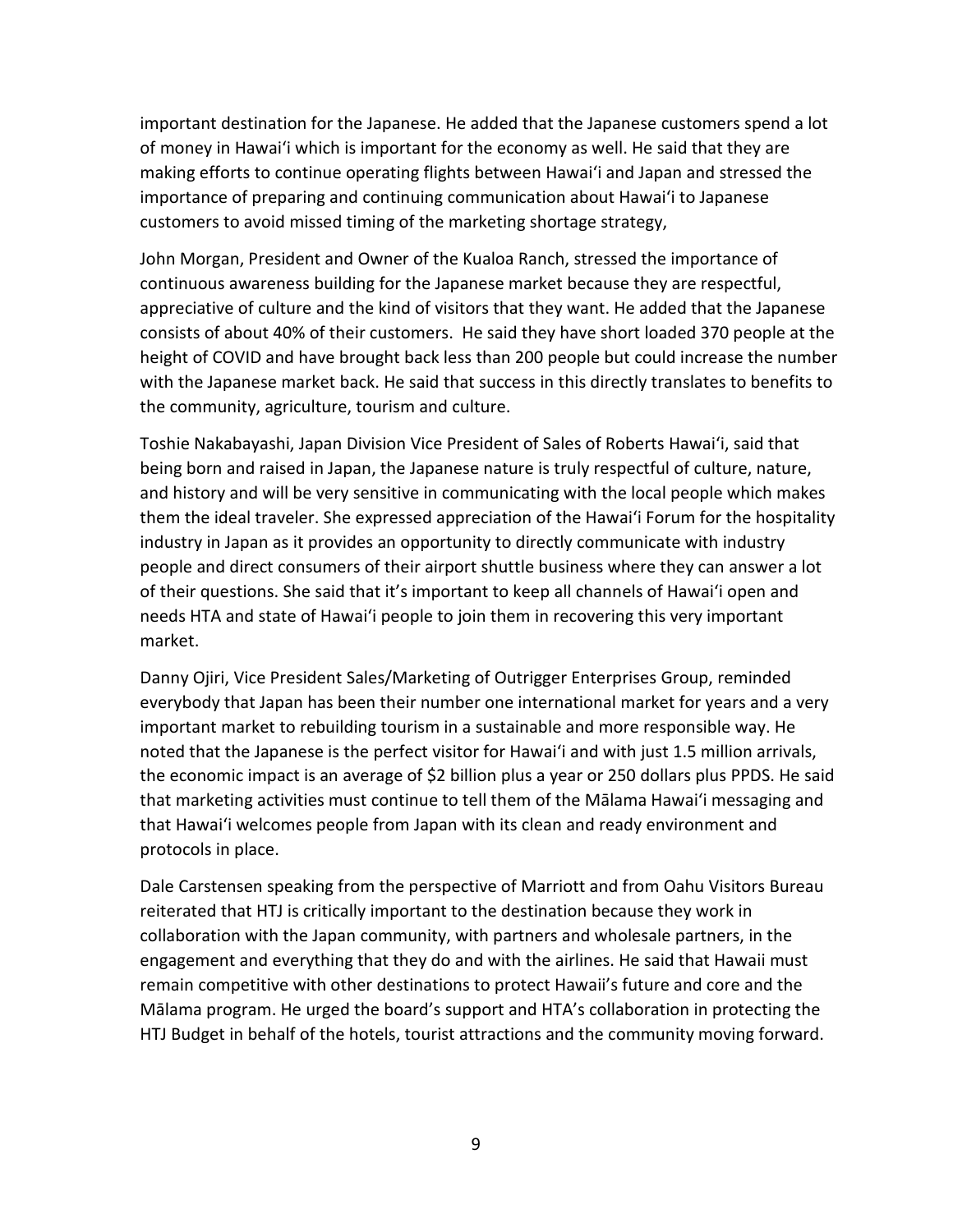educate the community about the market, cultural nuances and ways to connect to one businesses, for promoting Hawai'i's culture in a responsible way and for helping find Sandy Narvaez of Marriot International thanked Mr. Takahata and HTJ for taking the time to another. He acknowledged them for reaching out and ensuring the success of small connections across ethnic background.

 customers to Maui and Kaua'i. Mr. Takahata responded that pre-pandemic, they were promoting all of the Hawaii Islands with special programs for each island and will be promoted again once they wrap up with travel back to Hawai'i. He added that Kaua'i and Mr. Regan read a question from the audience asking for HTJ's strategy in bringing Japan Maui have the product mix that can attract the Japanese market.

give them a good product. Mr. Atkins added that the big challenge is that it's expensive to come to the islands and that the Japanese market respects relationships and the lost relationship needs to be restored and to be redone and cultivated. He noted that the Japanese are extremely loyal when you

 presentation. Mr. Takahata said that they're focused in bringing back repeat visitors which is a big segment of those who have expressed strong interest of coming back thru surveys. He added that the multi-generational families that love Hawai'i and want to bring their kids Ms. Menor-McNamara asked about top priorities to be implemented from their and the entertainment world inquiring for large scale concerts are also top priorities.

 Chair Onishi said that the Senate statement about concern on the ROI during the pandemic to HTJ had not been addressed to the public which is troubling. Mr. Fries responded the he up on the messaging to the public. Rep. Onishi said that the cuts proposed by the Senate go back deeper to HTA's function. He urged the organization to fully educate the public and the tourists about Hawai'i's expectations when they arrive, to provide continuous communication on opening up travel and to deal with other issues in Japan without having had addressed the issue in several interviews in the last three to four weeks but will double the legislature as to the importance of HTA's work and the inability to prepare and educate a program in place. Chair Kam thanked Rep. Onishi saying that they'll definitely work on the communication and education of the public and to justify the investments to the Japan market.

 Rick Fried said that he had addressed in all of his writings and in his letter to all the Representatives and the Senators two days ago about issues making it essential for HTA to single most valued tourists for a long time when the whole world is trying to grab them, be more involved. He noted that it's imprudent to spend no amount to probably Hawai'i's thus marketing can't be stopped.

### **8. HTA Branding Budget Discussion and Action**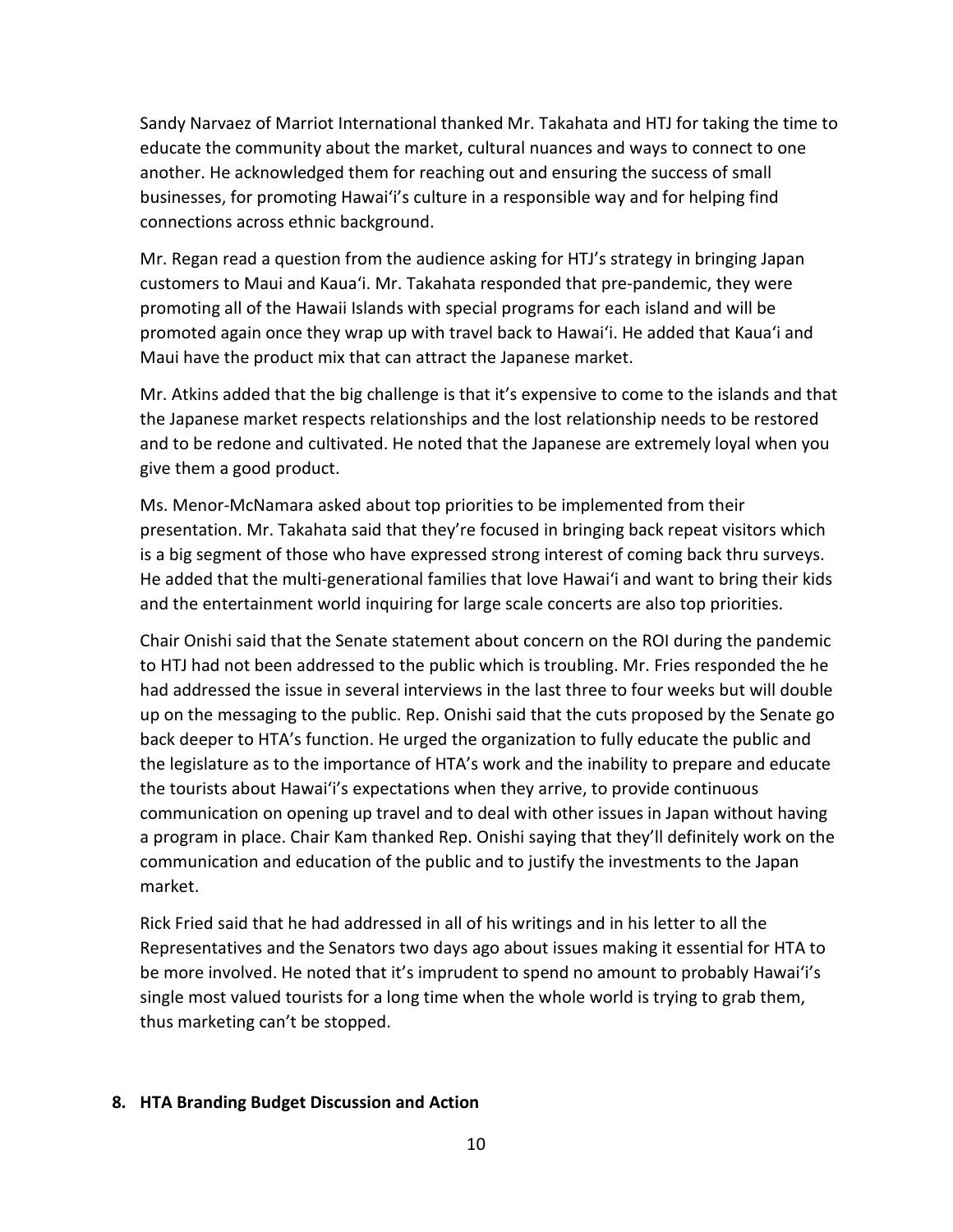document showing budget cuts to the GMTs with Japan taken as an example with a current up at the right time. She said that they won't be in full force but doing great with putting out the messaging. She added that the rest of the GMTs get much smaller budgets but are desperately trying to do things even for free because of their passion for Hawai'i. Chair Kam recognized Pattie Herman to provide an update. Ms. Herman showed a annual budget of \$9 million that is cut to \$4.5 million. She noted that this gives them a tight monthly fixed cost of \$170,933 which is bringing them in an idling position but ready to step

 exercise done with the added pressure to cut back. She noted that this type of cost She added that Oceana only has 1 staff to represent New Zealand and Australia as the other two staff can't live with a part-time salary. She explained that this is a danger zone for without continuous marketing, competitive destinations will compete for the pono Ms. Herman explained that the column with revised fixed costs (75% reduction) was an reduction will be a stop work order and takes Japan from \$170,933 to \$42,733 fixed costs. travelers. She noted that if cut back to 75%, Japan's total reduction for seven months will be \$897,000.

 Ms. Herman discussed the financial penalties that go with it which includes severance pay and reduced rent penalty to downsize aside from continuing to cut staff. She showed that the cost consequences of terminating the five key markets would total to \$2,320,724. She program, direct touch points with consumers, Mālama Hawai'i content translation, Hawai'i Expo and Japan Summit, media, Aloha program, Airline Co-op and Wholesale Co-op Travel Trade media, and more. She said that this will also be the case with Oceania, Canada and Korea but in a more severe way because they have less funding. said that further cut to Japan from \$4.5 million to another 2.5 million will end up with \$2million left to market. She identified consequences as cutting HTA's Hōkūle'a educational

 Mr. De Fries noted that this exercise was at his direction of assessing the implications of putting a stop work order and suspending the contract as was done with China and Europe. cost and to remain at that level until the market is fully remobilized with the national policy as the primary indicator for motivation. Chair Kam said that by listening to all testimonies, focusing on the four pillars and Mālama Hawai'i. He agreed to keep the current monthly fixed costs and will ask the other board members also. He added that it takes investment, a circular economy. He said that the teams' recommendation is to hold the GMTs to the current monthly fixed they should be investing as there's a lot of work to do in targeting the pono traveler and in money and people especially in trying to pivot to responsible and regenerative tourism and

 and if there were negotiations to reduce costs. Ms. Herman identified the fixed costs a agencies, media clipping services and Aloha Ma'ema'e program. She noted that HTA will be Ms. Menor-McNamara asked what's included in the fixed costs other than salaries and rent collateral fulfillment (warehouses), consumer relationship management systems (computer systems), website contract for development, collateral storage on all of the GMTs, PR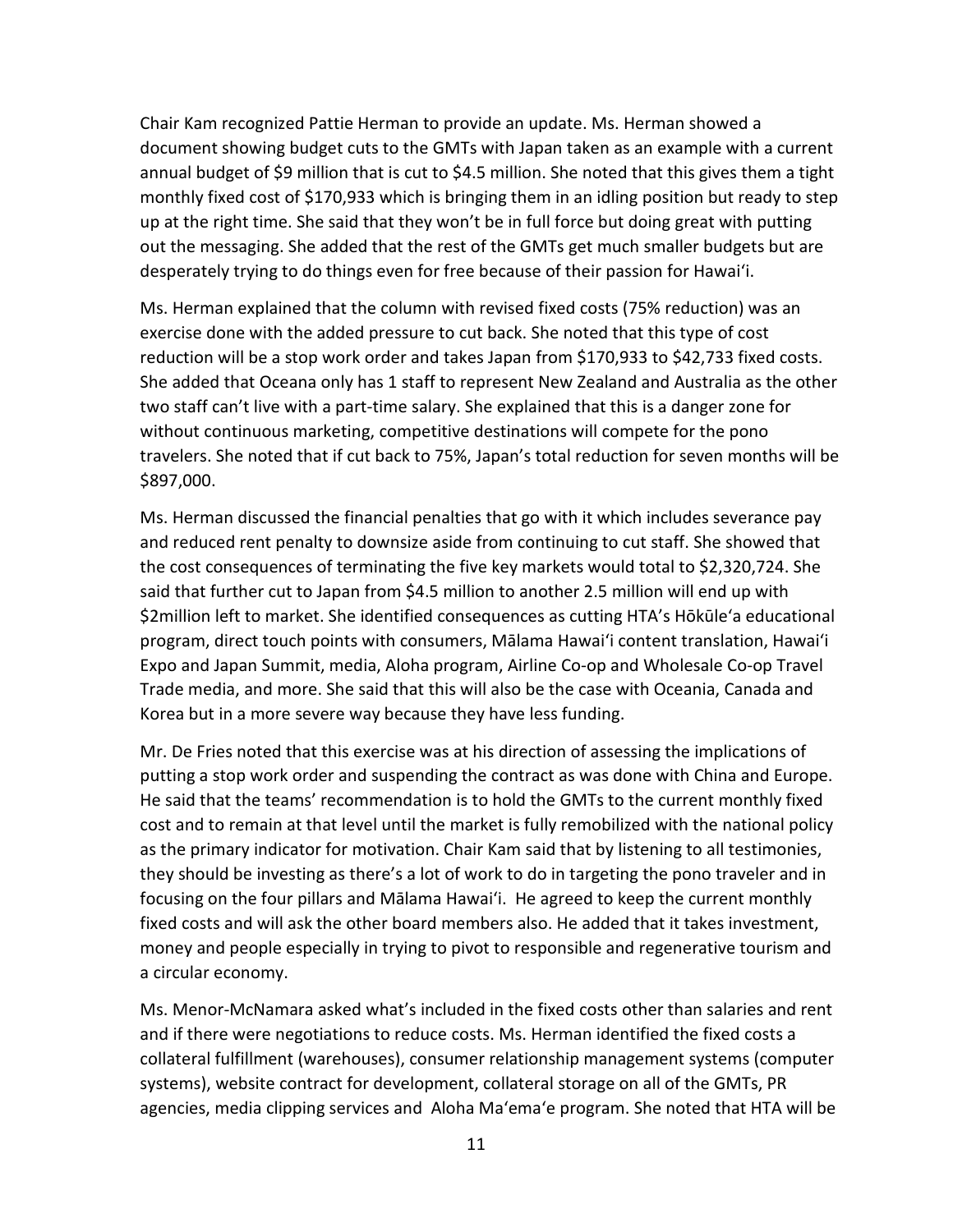anything that has to do with any contracting. responsible for contracts signed if there are penalties involved. She said that there have been numerous negotiations to cut costs, not only on rent but also on media and in

 that it was when the budget dropped to \$170,000 from \$9 million to \$4.5 million that the staff reduced to 9. She explained that the 75% reduction is just an exercise. Mr. De Fries informed that the GMTs were just asked to restrict the budget as a means of saving it for the re-launch sequence. Mr. Atkins said that he doesn't recommend severing the ties down further taking into consideration the damage it's going to cost or do. He noted that with the Mr. Atkins verified about the staff reduction with the budget cuts. Ms. Herman responded public testimony mentioned with employee cuts it's going to take a long time to come back with having to cut as high as 70% to 90% employees.

 budget cuts. Mr. De Fries asked confirmation from the committee if they support for the GMTs to have no further cuts under fixed cost and said that they can come back to the committee monthly with programming to justify budgetary increase. Chair Kam responded the Board has approved an annual budget where they are given flexibility and they have to take responsibility to adjust accordingly to the market situation. He said that he's concerned with having to be so caught up in trying to squish everything and it's important to make welcomed and that this action takes funding. He said that he will open the discussion with Ms. Kimura noted that the BRICK didn't have any closing recommendation regarding the sure there's investment in the community so that when tourists come, they will be the other board members.

 Mr. De Fries said that the Tourism Senate Chair talked about cost per visitor as one metric and noted that they will be back next month with what Chair Kam suggested and what the metric will look like. Chair Kam said that it would be an opportunity to educate everybody

on the importance of investing in a market with the subject experts' given testimony.<br>Mr. Atkins said that they can't make a decision in the marketing committee but can Mr. Atkins said that they can't make a decision in the marketing committee but can support of recommending it to the Board tomorrow and will also respect their decision. recommend to the Board tomorrow. He agreed with Mr. Kam that it's an opportunity to explain things not just from the Japanese market but in the four pillars and more and to have different industries present their testimony just like today. He added that he's in

 share tomorrow about the market discussions. Ms. McNamara agreed. Ms. Kimura requested to have the information be brought back to BRICK so they can make a recommendation back to the Board. Chair Kam agreed to hold off any decision but will

### **9. Adjournment:**

The meeting adjourned at 2:23 p.m.

Respectfully submitted,